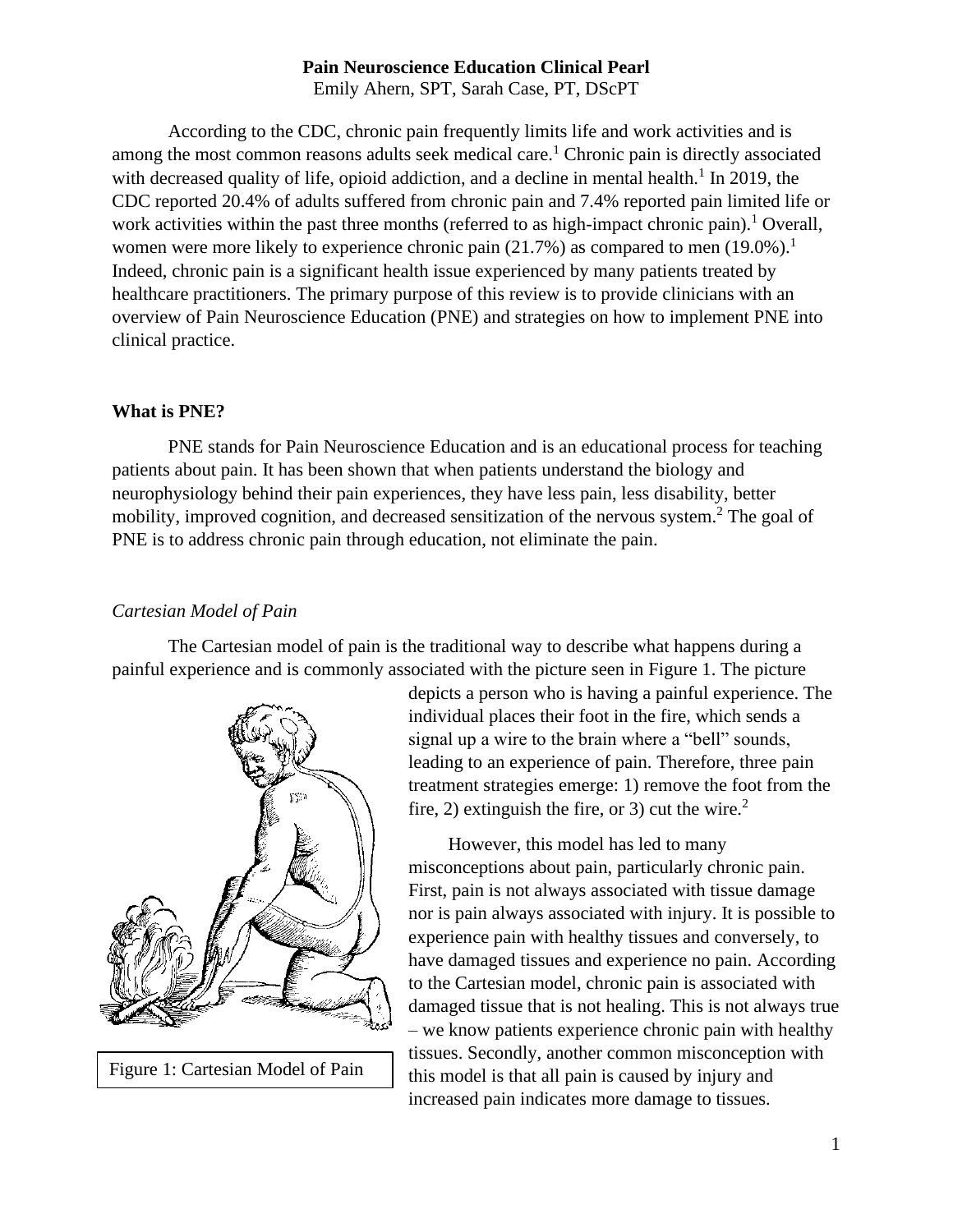Emily Ahern, SPT, Sarah Case, PT, DScPT

Furthermore, this picture illustrates pain as an "input driven system" where pain is coming into the brain from an outside source.<sup>2</sup> Therefore, the Cartesian model is outdated and PNE is a more useful technique for understanding pain.

## *Common Terminology with PNE*

There are a variety of key terms associated with PNE. This section will provide a brief overview of a few important terms. A summary of terms and definitions can be found in Table 1. For further exploration, please visit [the International Association for the Study of Pain](https://www.iasp-pain.org/resources/terminology/)  $(IASP)$  website. $3$ 

| <b>Term</b>                  | <b>Definition</b>                                                |
|------------------------------|------------------------------------------------------------------|
| Pain                         | "An unpleasant sensory and emotional experience associated       |
|                              | with, or resembling that associated with, actual or potential    |
|                              | tissue damage."3                                                 |
| Nociception                  | "Neural process of encoding a noxious stimuli."3                 |
| Nociceptors                  | Receptors in tissues that send "danger" signals to the brain to  |
|                              | identify tissue injuries. $3$                                    |
| Nociceptive pain             | Pain originating from damage to the body's tissues. <sup>3</sup> |
| Nociplastic pain             | Pain arising from altered nociception, resulting from a lack of  |
|                              | tissue damage. $3$                                               |
| Sensitization                | A process where nociceptive neurons become abnormally            |
|                              | hypersensitive to normal stimuli, leading to a drop in pain      |
|                              | threshold. $3$                                                   |
| <b>Central Sensitization</b> | When a patient's pain is based in the CNS. <sup>3</sup>          |
|                              | Includes cerebral hemispheres, brain stem, spinal cord           |
|                              | This type of pain is diffuse                                     |
| Peripheral sensitization     | "Increased responsiveness and reduced threshold of               |
|                              | nociceptive neurons in the periphery to the stimulation of       |
|                              | their receptive fields." <sup>3</sup>                            |

**Table 1:** Definitions of common terms associated with PNE

According to IASP, pain is defined as, "an unpleasant sensory and emotional experience associated with, or resembling that associated with, actual or potential tissue damage."<sup>3</sup> There are six key features associated with pain:

> 1. "Pain is always a personal experience that is influenced to varying degrees by biological, psychological, and social factors."<sup>3</sup>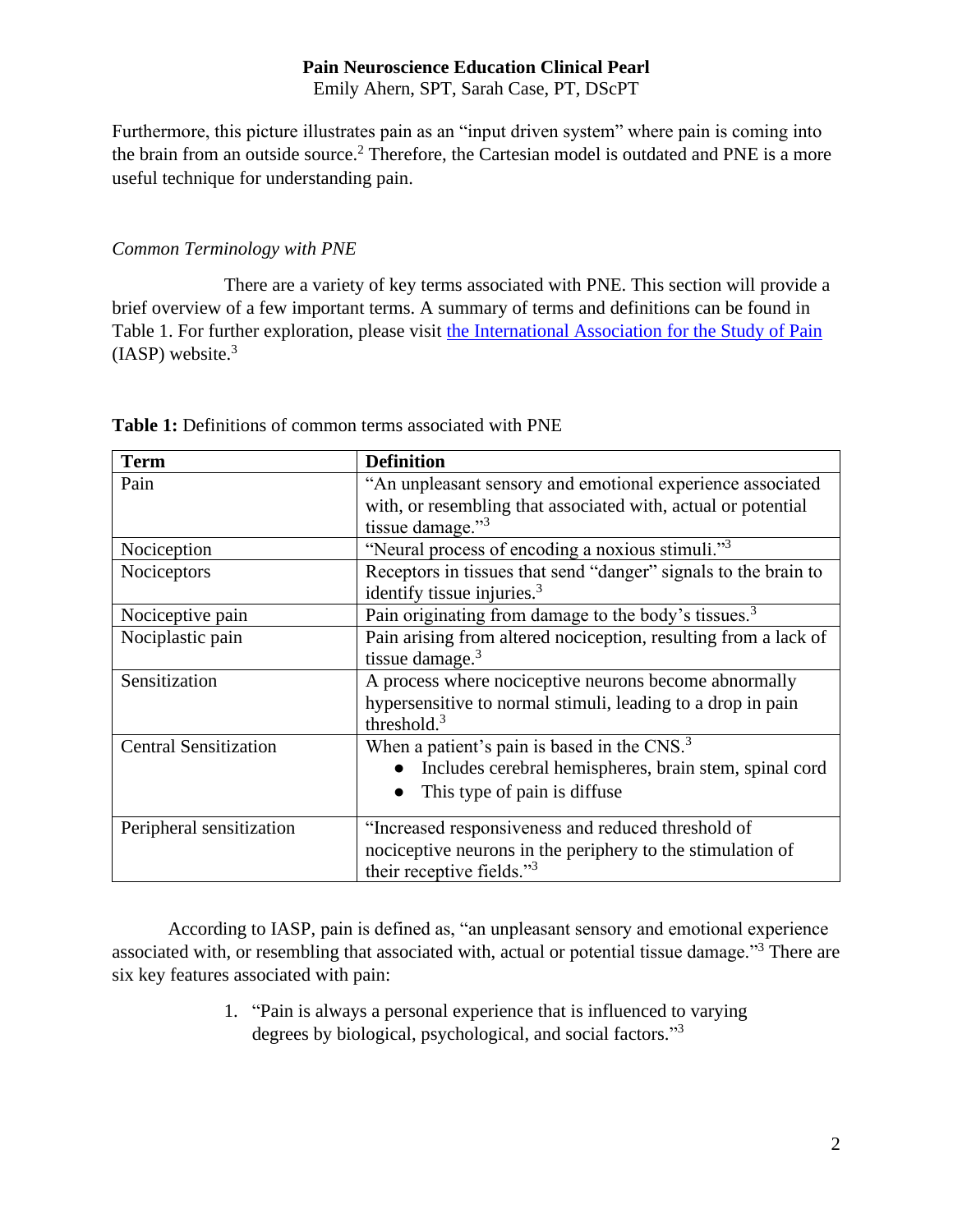Emily Ahern, SPT, Sarah Case, PT, DScPT

- 2. "Pain and nociception are different phenomena. Pain cannot be inferred solely from activity in sensory neurons."<sup>3</sup>
- 3. "Through their life experiences, individuals learn the concept of pain."3
- 4. "A person's report of an experience as pain should be respected."<sup>3</sup>
- 5. "Although pain usually serves an adaptive role, it may have adverse effects on function and social and psychological well-being."<sup>3</sup>
- 6. "Verbal description is only one of several behaviors to express pain; inability to communicate does not negate the possibility that a human or nonhuman animal experiences pain."<sup>3</sup>

A nociceptive stimulus refers to an event that causes, or potentially causes, a tissuedamaging event, in which the information is encoded by nociceptors.<sup>3</sup> A nociceptor describes a type of sensory receptor, located in the PNS, that encodes and transmits noxious stimuli. Similarly, a nociceptive neuron carries noxious information through either the central nervous system (CNS) or peripheral nervous system (PNS). Nociceptive pain originates from damage to the body's tissues from the activation of nociceptors and is specifically caused by a normally functioning somatosensory system. Conversely, nociplastic pain refers to pain arising from altered nociception, characterized by a lack of evidence indicating actual tissue damage.<sup>3</sup>

Sensitization, central sensitization, and peripheral sensitization directly relate to one another. Sensitization refers to a process where nociceptive neurons become abnormally hypersensitive to normal stimuli, leading to a drop in pain threshold.<sup>3</sup> Central sensitization is the same process specifically referring to neurons located within the CNS, which may be caused by a malfunction of the brain's endogenous pain control system.<sup>3</sup> Peripheral sensitization similarly refers to a reduced threshold of nociceptor neurons in the PNS.<sup>3</sup> This type of pain is described as disproportionate, diffuse pain with palpation tenderness, and pain that is present beyond the normal healing time. Patients often describe this pain as, "everything hurts" which can be associated with psychological issues as well.<sup>2</sup> Common terminology is effective for practitioners to communicate with other healthcare providers.

# **Important PNE concepts**

The content of PNE helps patients understand the neurophysiology behind their pain experience. It is important to avoid referencing only anatomical models or tissue-based explanations about pain. When patients need help with pain, it is important to teach them about the biopsychosocial, cultural, and contextual aspects as well. While the content appears biological and physiological, PNE is delivered using metaphors and stories to place the pain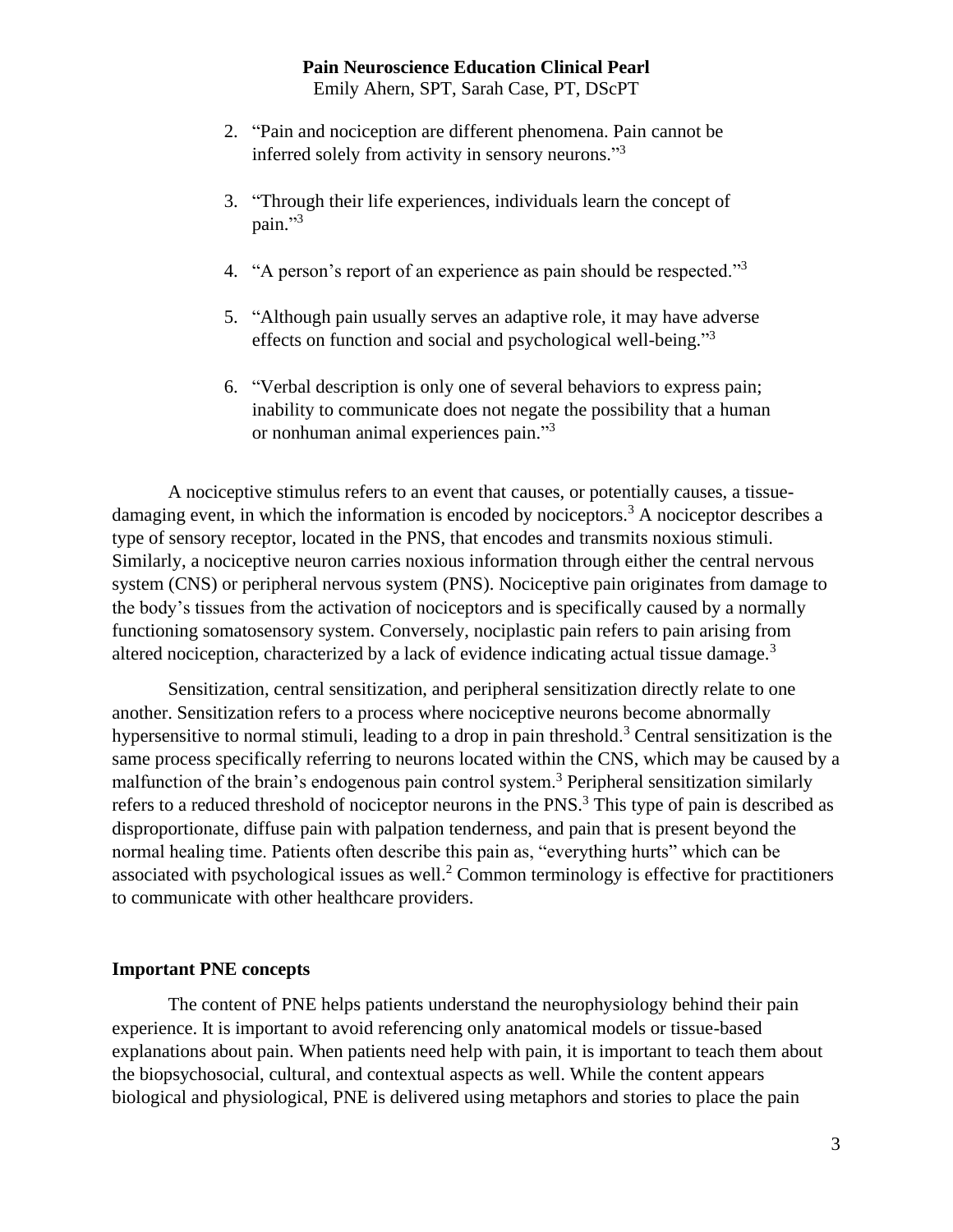Emily Ahern, SPT, Sarah Case, PT, DScPT

experience in the context of the patient's life. The main takeaway is to teach the patient that they have more options than pharmacological methods for managing pain. Rehabilitation specialists are very well suited for treating pain because they have expertise in various non-pharmacological interventions, which address the whole person.

#### **Implementation Strategies**

Typically, patients suffering from chronic pain can be difficult to treat. They may be afraid to move, palpation hurts, and they don't understand what is happening. Hence, there are effective strategies on how to best treat these patients clinically.

One strategy is to set aside specific times used solely for PNE. The best time to schedule patients for PNE is immediately before lunch. Some outpatient clinics have more time in the middle of the day, which allows flexibility for difficult chronic pain cases. When patients call to schedule an initial evaluation for a chronic pain condition, the front office staff could "screen" patients to correctly judge how much time is needed to assess and educate patients.<sup>2</sup>

PNE can be provided individually or as a group session. If PNE happens in a group setting, it is encouraged to put "like-minded" individuals together in the same group and to keep the group to approximately 10-12 individuals. Groups can meet about once per week, and it is important to provide patients materials for their own self-study. 2

PNE works best when used in conjunction with other treatments.<sup>2</sup> Other treatment methods that have been used include manual therapy, therapeutic exercise, therapeutic activity, and modalities.

### **Outcomes/Evidence**

According to a systematic review from Siddall, et al (2022) of five high-quality randomized controlled trials (RCTs), the utilization of PNE combined with exercise demonstrated a significant decline in pain, disability, kinesiophobia, and pain catastrophization.<sup>4</sup> Additionally, a systematic review and meta-analysis of RCTs, performed by Marris, et al (2019), also found that patients reported a decrease in pain and disability when PNE was used in conjunction with physical therapy treatments.<sup>5</sup> Furthermore, Louw, et al  $(2016)$  systematic review reported the use of PNE supplemented with other active movement-based physical therapy interventions was best for significant reduction in pain ratings among patients.<sup>6</sup>

### **Coding and Billing for PNE**

Many clinicians are unsure of how to properly code/bill for PNE when used clinically. PNE is reimbursed well as neuromuscular re-education.<sup>2</sup> It can also be billed as Therapeutic Exercise, Therapeutic Activity, or Cognitive Functional Training.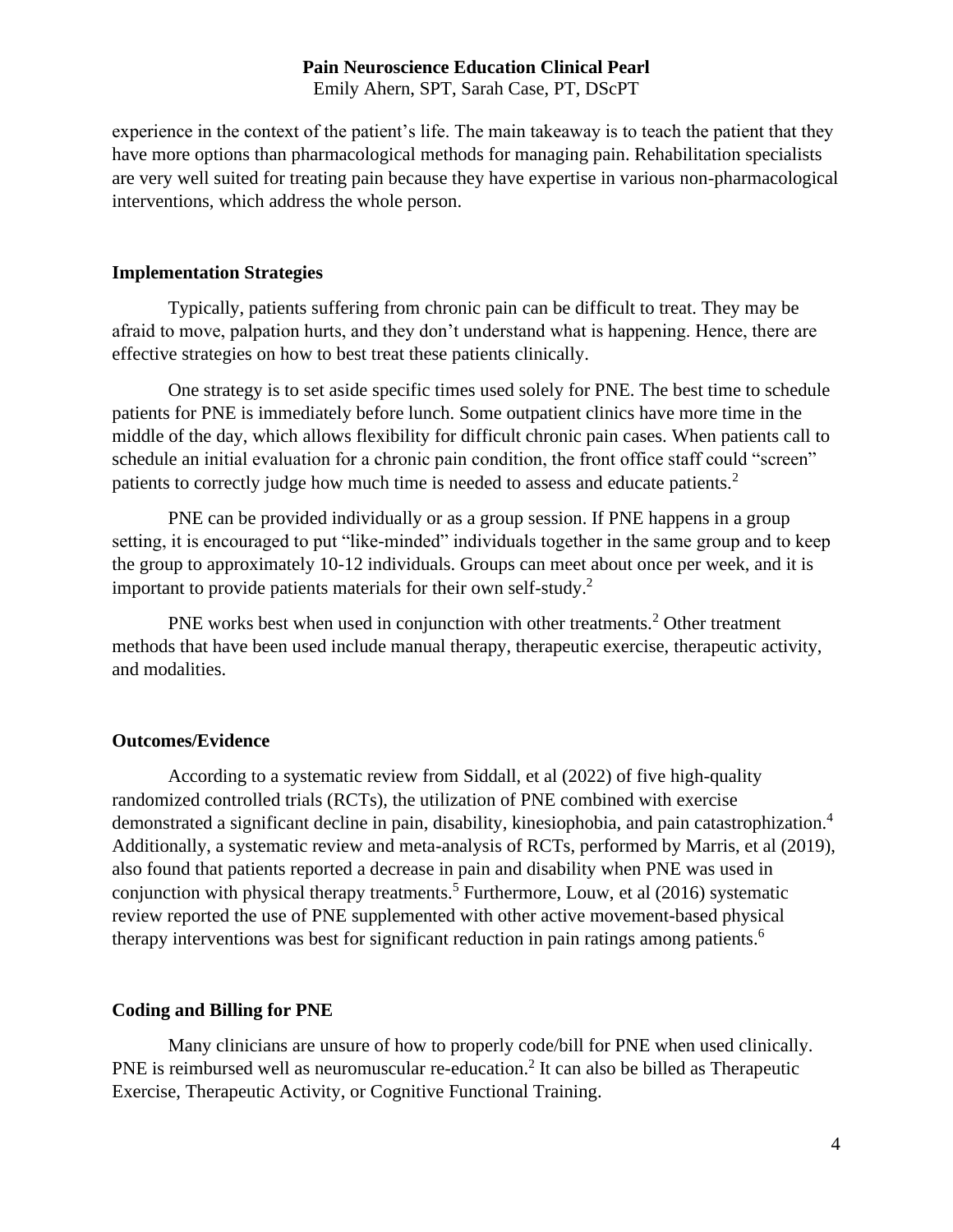Emily Ahern, SPT, Sarah Case, PT, DScPT

## **Summary**

In conclusion, PNE is an educational process that teaches patients about pain, utilizing metaphors and stories to explain the underlying neurophysiology. PNE is best used with other treatments such as manual therapy, therapeutic exercise, therapeutic activity, and modalities. Patients suffering from chronic pain are genuinely burdened by a decreased quality of life. As practitioners, it is important to respect the patient's experience with pain and explore creative ways to improve the patient's outlook on life.